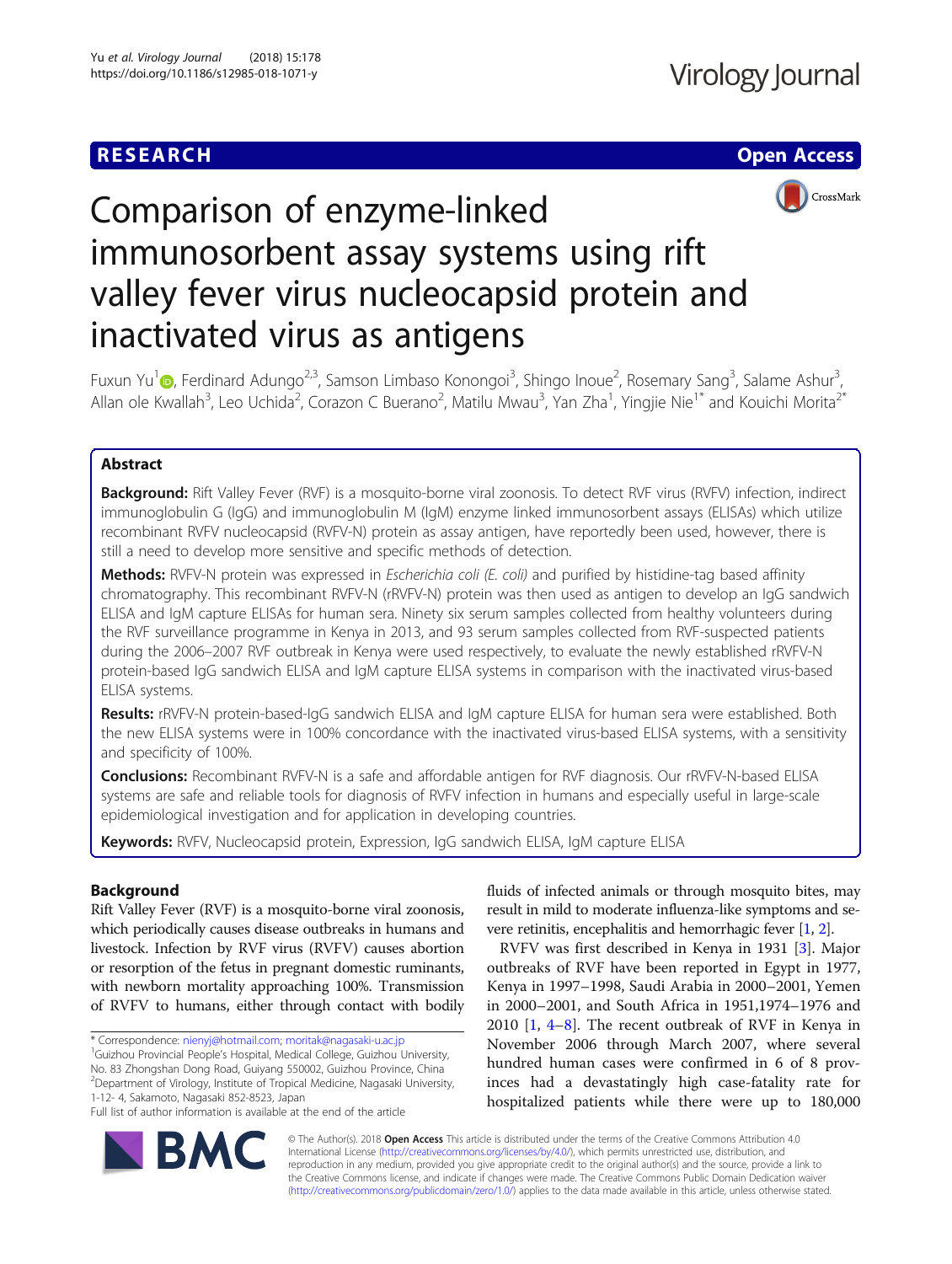infected mildly ill or asymptomatic people within the highly affected areas [\[9](#page-6-0)–[11\]](#page-6-0). Sero-surveys suggested an attack rate up to 13% of residents in heavily affected areas; livestock deaths and abortions were also noted during the outbreak [\[9](#page-6-0), [11](#page-6-0)].

RVFV belongs to the order of Bunyavirales, family Phenuiviridae, genus Phlebovirus. The members of this family carry a tri-segmented single stranded RNA genome. The M (medium) and L (large) segments are of negative orientation, whereas the S (small) segment has an ambisense polarity. The L segment encodes the RNA-dependent RNA-polymerase while the M segment encodes the two glycoproteins Gn and Gc and also the non-structural protein NSm. The small segment encodes the nucleocapsid (N) protein and a non-structural protein NSs using an ambisense coding strategy [[1,](#page-6-0) [2](#page-6-0)]. The N protein is highly conserved and it is one of the most immunodominant viral proteins among members of the Phenuiviridae family [[12](#page-6-0)–[14](#page-6-0)].

ELISA systems based on inactivated antigens derived from tissue culture or mouse brain have been validated for RVF serodiagnosis in humans and animals [\[15](#page-6-0)–[18](#page-7-0)]. The high production costs of the antigen and the requirement of a high biocontainment facility limited its application. rRVFV-N-based ELISA systems have been reported in the diagnosis of RVFV infection in humans and animals [[19](#page-7-0)–[24\]](#page-7-0). Most of the rRVFV-N-based ELISA systems in humans are used in indirect IgG and indirect IgM methods. There are no reports of rRVFV-N-based IgG-sandwich and IgM capture ELISAs for human serum. For human serodiagnosis, the application of rRVFV-N protein is limited and the whole virus-based ELISA systems are still recommended by WHO for RVF diagnosis.

To evaluate the possibility of using rRVFV-N protein as safe and affordable antigen for serodiagnosis of RVFV infection, we cloned the full length RVFV N gene, expressed the N protein in E.coli, purified the N protein and evaluated the rRVFV-N-based ELISA systems in comparison with the existing inactivated RVFV-based ELISA systems.

#### Methods

#### Serum samples

Ninety six serum samples collected from healthy volunteers in 2013 during an RVF surveillance study in Kenya and 93 serum samples collected from suspected-RVF patients during the 2006–2007 RVF outbreak in Kenya were used for the experiments on the detection of IgG and IgM against RVFV, respectively.

#### Construction of recombinant plasmids

Wild type RVFV isolate 46A-66, isolated from mosquitoes that were collected during the 2006 RVF outbreak in Kenya, was used to construct RVFV recombinant plasmids. The wild type virus was cultured at the Kenya Medical Research Institute for more than 5 passages. RNAs from RVFV infected culture fluid of Vero cells were extracted by using the QIAamp viral mini kit (Qiagen, Hilden, Germany) according to the manufacturer's instructions. The RVFV N gene was amplified by RT-PCR using the sense primer 5′- AACGGATCCACAATAATGG ACAACTAT-3′ and the reverse primer 5'-CCTG GTCGACCACTTAGGCTGCTGT-3′. The sense and reverse primers contained the Bam HI and Sal I restriction sites (underlined nucleotides), respectively. The PCR amplified DNA fragment was digested with Bam HI and Sal I, purified by a QIAEX II gel extraction kit (Qiagen, Hilden, Germany), and subsequently cloned into the corresponding restriction site of the pQE30 vector (Qiagen, Hilden, Germany). The insert of recombinant plasmid was confirmed to be in frame by DNA sequencing. The expression construct, encompassing the coding region for amino acids (aa) 1–245, the full length of RVFV-N protein with a vector derived His-tag (histidine hexamer) at the N-terminus was obtained. The resultant recombinant protein was designated as recombinant RVFV-N protein.

#### Expression and purification of the rRVFV- N protein

The rRVFV-N protein was expressed by inserting the recombinant plasmid containing the RVFV-N sequence into E. coli strain XL-1 blue. The expression and purification was done as described previously [\[25](#page-7-0)]. Briefly E. coli strain XL-1 blue containing the rRVFV-N recombinant plasmid was cultured at 37 °C in 1 litre of Luria-Bertani (LB) medium containing 100 μg/ml of ampicillin and then induced for 3 hrs by 0.2 mM isopropyl β-D-thiogalactoside (IPTG) when the optical density (OD 600 nm) reached 1.0. After harvest by centrifugation at  $4 \text{ }^{\circ}C$  for 30 min, the *E. coli* pellet was resuspended in 10 mM PBS at pH 7.5 with 500 mM NaCl and frozen at − 80 °C. After freezing and thawing three times, the cell suspension was sonicated for 2 min with an interval of 1 s between pulses and centrifuged at 30,000 g for 30 min at 4 °C. The supernatant was then applied to a Talon™ IMAC resin column (Clontech, USA) and the rRVFV-N protein was purified according to the manufacturer's instructions. Protein concentrations were determined by the Bradford method using a Bio-Rad protein assay reagent kit (Bio-Rad, USA), and the purity of the protein was analyzed by sodium dodecyl sulfate-polyacrylamide gel electrophoresis (SDS-PAGE).

#### Western blot analysis

Western blot analysis was performed as described previously [\[26\]](#page-7-0). Briefly, the recombinant protein was separated by SDS-PAGE and then transferred onto a PVDF membrane (Immobilon, Millipore, USA). After blocking with Blockace (Yokijirushi, Sapporo, Japan) overnight at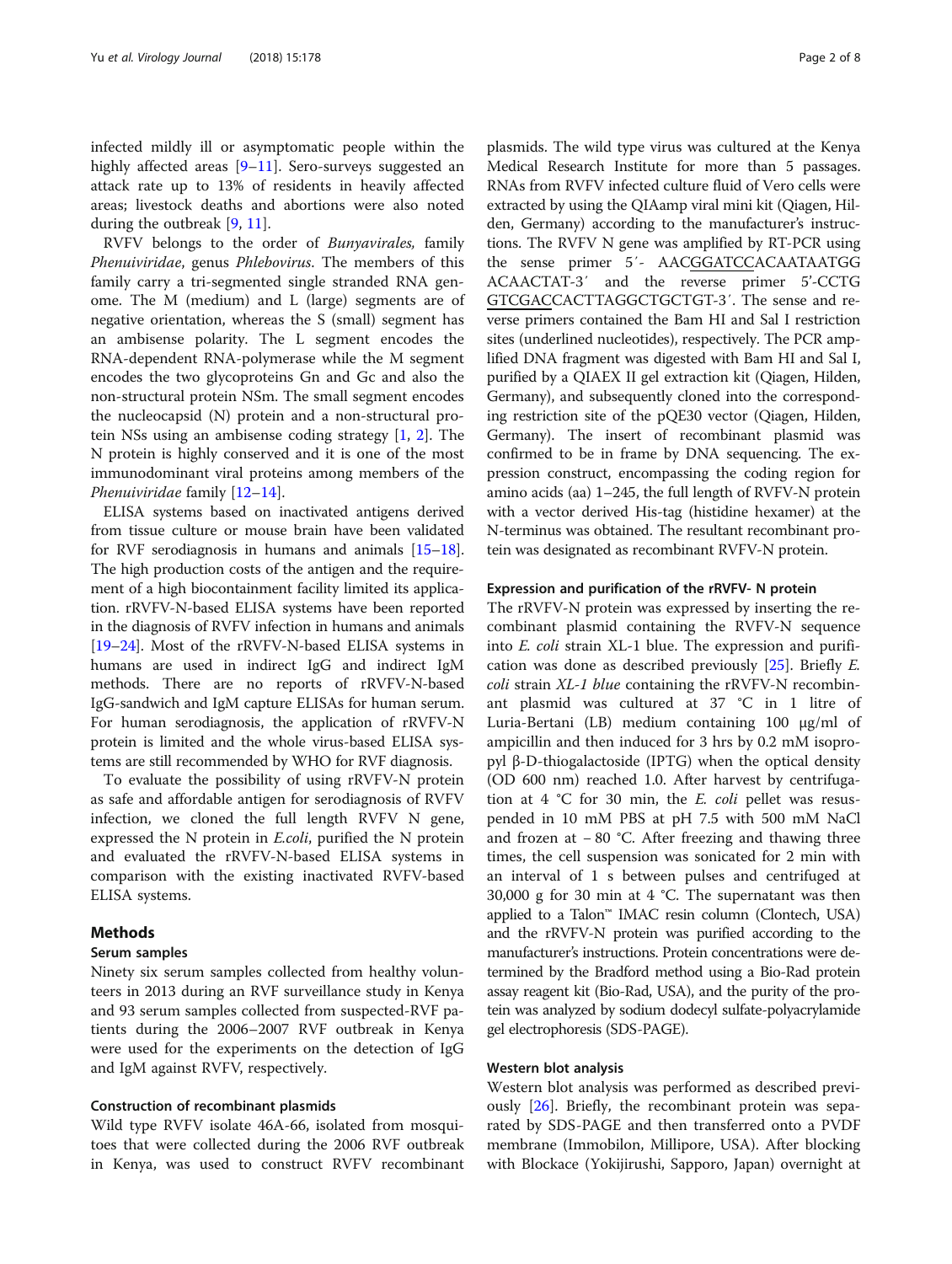4 °C, the membrane was subjected to reaction with rabbit RVFV hyper-immune sera (1:400) or mouse anti-histidine (1:1000 dilution) for 1 hr at 37 °C, followed by incubation with horseradish peroxidase conjugated- goat anti-rabbit IgG, or rabbit anti-mouse IgG (1:1000 dilution) for 1 hr at 37 °C. Finally, the reaction was visualized by dimethyl amino benzidine (DAB) staining.

#### Preparation of rabbit hyper-immune sera for RVFV

Two litres of infected culture fluid (ICF) was harvested from cultures of Vero cells 5 days after inoculation with RVFV (Smithburn strain). ICF was purified by sucrose-gradient ultracentrifugation at 50,000 x g for 14 hrs at 4 °C. The purified virus (0.25 mg/mL) was inactivated with 1% (final concentration) formalin for about 2 days at 4 °C. Two 3-month-old New Zealand white rabbits were immunized once with formalin-inactivated virus mixed with an equal volume of Freund's complete adjuvant (0.125 mg/shot/rabbit), and after 1 week boosted thrice with formailin-inactivated virus mixed with an equal volume of Freund's incomplete adjuvant at intervals of 1 week. Serum was collected and the rabbit anti-virus IgG was purified by using MAb Trap Kit (GE Healthcare) according to the manufacturer's instructions.

#### Preparation of recombinant severe fever with thrombocytopenia syndrome virus nucleocapsid (rSFTSV-N) protein

The rSFTSV-N protein was expressed by inserting the recombinant plasmid containing the N gene sequence of severe with thrombocytopenia syndrome virus (a newly emerged Phlebovirus in east Asia) into E. coli strain XL-1 blue, and purified following the procedure de-scribed previously [[25\]](#page-7-0). This protein was used as negative antigen in our newly developed ELISA systems.

#### ELISA procedures

To evaluate the possibility of applying the rRVFV-N protein for diagnosis of RVFV infection, we developed an IgG sandwich and an IgM capture ELISA system for human sera by using rRVFV-N protein as antigen. The results were compared with those of inactivated virus-based ELISA systems routinely used in the WHO RVF reference diagnostic laboratories.

For all the ELISA procedures, the plates used were 96-well Nunc immunoplates (Thermo Scientific, Denmark), and all the reagents were in 100 μL volumes. Wash buffer was 0.01 M PBS with 0.1% (vol/vol) Tween 20 (PBS-T). Plates were washed thrice with PBS-T between reagent steps. The coating buffer was 0.01 M PBS, pH 7.4, and coated plate was left at 4 °C overnight. All subsequent serum samples and reagent dilutions were done in PBS-T with 5% nonfat milk (Difco, Detroit, USA). Incubations, except for substrate, were done for 1 hr at 37 °C. Plates added with  $H_2O_2$ -ABTS substrate (Kirkegaard & Perry, Gaithersburg, MD) were incubated for 30 min at 37 °C before reading spectrophotometrically. On each plate, 3 control serum samples namely positive control, weak positive control and negative control were added. Optical density (OD) values at 410 nm were recorded. The adjusted OD was calculated by subtracting the OD of the negative antigen reacted wells from the OD of the positive antigen reacted wells. The OD cut-off value was calculated as the mean of the adjusted OD of the negative control sera plus three times the standard deviation, and generally this would give an OD of  $\leq 0.2$ at a 1:100 sample dilution. A serum sample was considered positive if the adjusted OD value was greater than or equal to the assay cut-off or 0.2, which ever value was higher.

#### IgG sandwich ELISA using inactivated RVFV

The IgG sandwich ELISA system using inactivated RVFV was routinely used in the WHO RVF diagnosis reference laboratory in the Kenya Medical Research Institute. The virus strain used in the inactivated virus-based assay systems was ZH501 strain (GenBank: DQ380149.1). The virus was propagated in Vero cells and the infected culture fluid (supernatants) from these cells provided the RVFV antigens used in the assay. The supernatants were inactivated by using 0.3% beta-propiolactone and cobalt irradiated using 3 million rads and were tested for safety using established protocols [\[27,](#page-7-0) [28](#page-7-0)]. Briefly, for each sample to be tested, 4 wells were subjected to the following reaction steps: coating with anti-RVFV hyper-immune mouse ascetic fluid (HMAF) diluted at 1:8000; then, addition of 1:18 dilution of inactivated RVFV culture fluid (positive antigen) to two of these wells and to the other two wells with 1:18 dilution of mock culture fluid (negative antigen); followed by the addition of test serum samples (diluted 1:100) to all the 4 wells; and then, detection of bound IgG by 1:8000 diluted peroxidase-conjugated mouse anti-human IgG (Fc specific) (Accurate Chemical & Scientific Corp, Westbury, NY) after which the ABTS substrate was added to produce a color reaction for OD detection.

In our initial experiments, the procedure above was applied to 12 serum samples and the results obtained were compared with the results when only the inactivated virus antigen in the inacivated virus based sandwich ELISA system was replaced with the rRVF-N (50 ng/well) we produced. This comparison was done to determine the reactivity of rRVF-N in the inactivated virus-based ELISA system used in the WHO reference laboratory in Kenya.

#### IgG sandwich ELISA using recombinant RVFV-N

The procedure that we developed for IgG sandwich ELISA utilizing rRVFV-N followed the same steps of inactivated virus-based ELISA procedure with some modifications.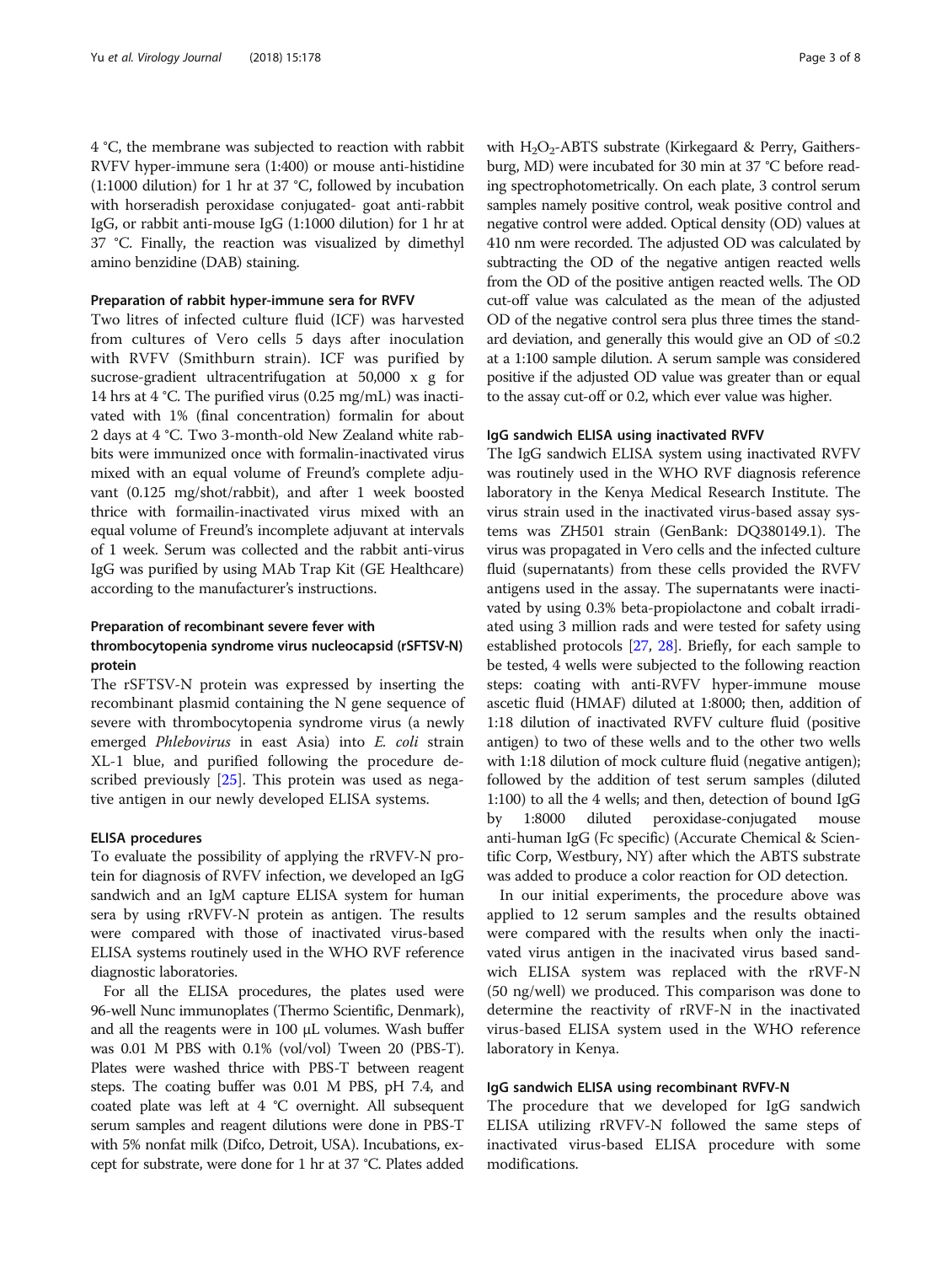Briefly, for each serum sample, 4 wells were subjected to the following reaction steps: coating with 1:10,000 dilution of the purified rabbit RVFV hyper-immune serum IgG prepared as mentioned above, addition of 50 ng rRVFV-N protein (positive antigen) to two wells and of 50 ng rSFTSV-N protein (negative antigen) to the other two wells, followed by the addition of 1:100 diluted human serum sample to the four wells, then addition of 1:30,000 diluted horseradish-peroxidase-conjugated goat anti-human IgG (American Qualex, Califonia, USA); and lastly, color development was done after the addition of ABTS substrate.

The optimal concentration of capture antibody (purified rabbit RVFV hyper-immune serum IgG) used to coat the plate and the rRVFV-N protein was determined by checkerboard titration with two positive and two negative reference serum samples.

#### IgM capture ELISA using inactivated RVFV

The IgM capture ELISA system using inactivated RVFV was routinely used for diagnosis in the WHO RVF diagnosis reference laboratory in the Kenya Medical Research Institute. Briefly, for each sample to be tested, 4 wells were coated with 1:500 dilution of anti-human IgM (Kirkegaard & Perry Laboratories) after which 1:100 diluted human serum sample was added to all four wells. Two wells were added with positive antigen (inactivated RVFV culture fluid, which was also the same source of antigen in our IgG sandwich ELISA) and the other two wells with negative antigen (mock culture fluid). The wells were then reacted with 1:2000 anti-RVFV HMAF, which were then reacted with 1:16,000 diluted HRP conjugated anti-mouse IgG (Kirkegaard & Perry Laboratories) and color development was done by adding ABTS substrate.

Similar to the IgG sandwich ELISA, to determine the reactivity of rRVFV-N in the inactivated virus-based IgM capture ELISA system, 12 serum samples were tested using the described procedure above with the inactivated RVFV antigen and with our alternative rRVF-N (50 ng/well).

#### IgM capture ELISA using rRVFV-N protein

The rRVFV-N-based IgM capture ELISA followed the same steps as with the inactivated virus-based ELISA system with some modifications. For each serum sample to be tested, 4 wells were coated with 1:500 dilution of anti-human IgM (Cappel, MP Biochemicals). Then 1:100 diluted human serum was added to the 4 wells. Two wells were added with 50 ng rRVFV-N protein (positive antigen) and the other two wells were added with 50 ng of rSFTSV-N protein (negative antigen). A 1:10,000 dilution of anti-RVFV rabbit hyperimmune serum was added to all four wells, after which a 1:10,000 diluted peroxidase conjugated anti-rabbit IgG (American Qualex, Califonia, USA) was then added. Color development was done by adding ABTS substrate.

#### Results

#### Expression and purification of rRVFV-N protein

The RVFV nucleocapsid gene, encompassing the codons of amino acid residues 1–245 of the full length RVFV-N protein, was successfully expressed in E. coli mostly in soluble form. The sequence and reading frame of the N gene were confirmed by sequencing the DNA of the recombinant plasmid. This rRVFV-N protein was purified from the supernatant by Talon metal affinity column under non-denaturing conditions. After SDS-PAGE, Coomassie blue staining revealed a single protein band of 26 kDa as predicted (Fig. [1](#page-4-0)). The identity of the rRVFV-N protein was further confirmed by Western blot with RVFV rabbit hyper immune serum and mouse antibody to histidine-tag (Fig. [2](#page-4-0)).

#### Reactivity of recombinant RVFV-N protein in the inactivated virus-based IgG sandwich and IgM capture ELISA systems

The 12 serum samples collected from human volunteers during an RVF surveillance had OD values in the inactivated virus-based IgG sandwich ELISA systems comparable to the values when the inactivated virus antigen was replaced with our rRVFV-N antigen (Fig. [3\)](#page-4-0). Similar OD values were also observed in the other 12 human serum samples collected during an RVF outbreak in the inactivated virus-based IgM capture ELISA system with inactivated virus antigen and with our rRVFV-N- antigen were applied (Fig. [4\)](#page-5-0).

#### Evaluation of rRVFV-N protein-based IgG sandwich ELISA

Among the 96 human serum samples (including the 12 samples tested above) collected during the RVF surveillance programme in Kenya, 11 samples were IgG positive and 85 were IgG negative by our IgG sandwich ELISA system. These results perfectly matched the inactivated virus-based IgG sandwich ELISA results. The sensitivity and specificity of our system were 100% and with a 100% concordance to the inactivated virus based ELISA system (Table [1\)](#page-5-0).

#### Evaluation of recombinant RVFV-N protein based IgM capture ELISA

Among 93 human serum samples (including the 12 samples tested above) collected from RVF-suspected patients during the 2006–2007 outbreak in Kenya, 42 samples were IgM positive and 51 were IgM negative by IgM capture ELISA using our new IgM capture ELISA system. These results perfectly matched the inactivated virus based IgM capture ELISA results. Our system had a sensitivity and specificity of 100% and with a 100% concordance to the inactivated virus based IgM ELISA system (Table [2\)](#page-5-0).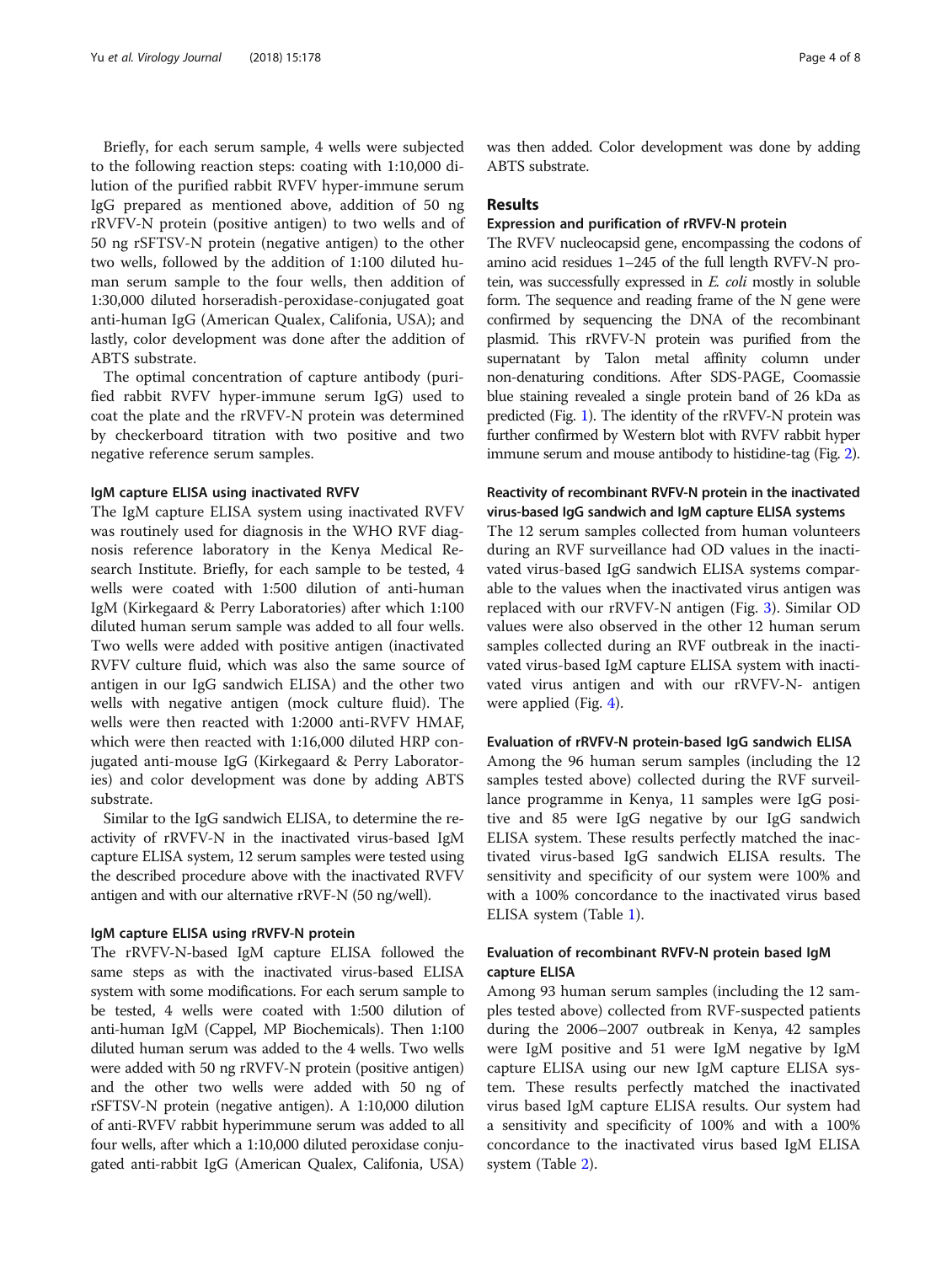<span id="page-4-0"></span>

Fig. 1 Expression and purification of recombinant RVFV-N protein. Recombinant plasmid containing the full length RVFV N gene was transformed into E. coli XL1-blue strain and induced with IPTG. E.coli cells were collected and dissolved in 10 mM PBS (pH 7.5) with 500 mM NaCl. After sonication, the E. coli cell lysate was centrifuged and the recombinant protein was purified from the supernatant by Talon™ IMAC affinity column. The E. coli cell lysate and purified recombinant protein were analyzed in a 10% SDS-PAGE gel and revealed with Coomassie brilliant blue staining. Lane 1: protein marker (Precision plus protein standards, Bio-Rad); Lane 2: supernatant of sonicated E. coli cell lysate after centrifugation; Lane 3: pellet of sonicated E.coli cell lysate; Lane 4: purified recombinant protein

#### **Discussion**

We have successfully expressed rRVFV-N protein in E. coli and purified the protein to near homogeneity by his-tag based affinity chromatography under native conditions (Fig. 1). The purified rRVFV-N protein reacted with RVFV rabbit hyper immune serum and mouse anti-histidine antibody in Western blot (Fig. 2). Most of the expressed rRVFV-N protein was in the soluble form and the purification process was done under native condition without using any detergent, and thereby omitting the tedious process of refolding a denatured protein. The expression and purification procedures described in this study provide a simple and efficient way to obtain pure rRVFV-N protein in large quantity.





Fig. 3 Comparison of rRVFV-N protein with inactivated RVFV antigen in inactivated virus based-IgG sandwich ELISA system. Inactivated virusbased IgG sandwich ELISA system used in the RVF diagnosis reference laboratory was used to evaluate the rRVFV-N protein by replacing the inactivated virus antigen (RVFV culture fluid) with the rRVFV-N protein. Twelve human serum samples collected during the RVF surveillance were tested by using the virus culture fluid (X axis) or rRVFV-N protein as antigen (Y axis)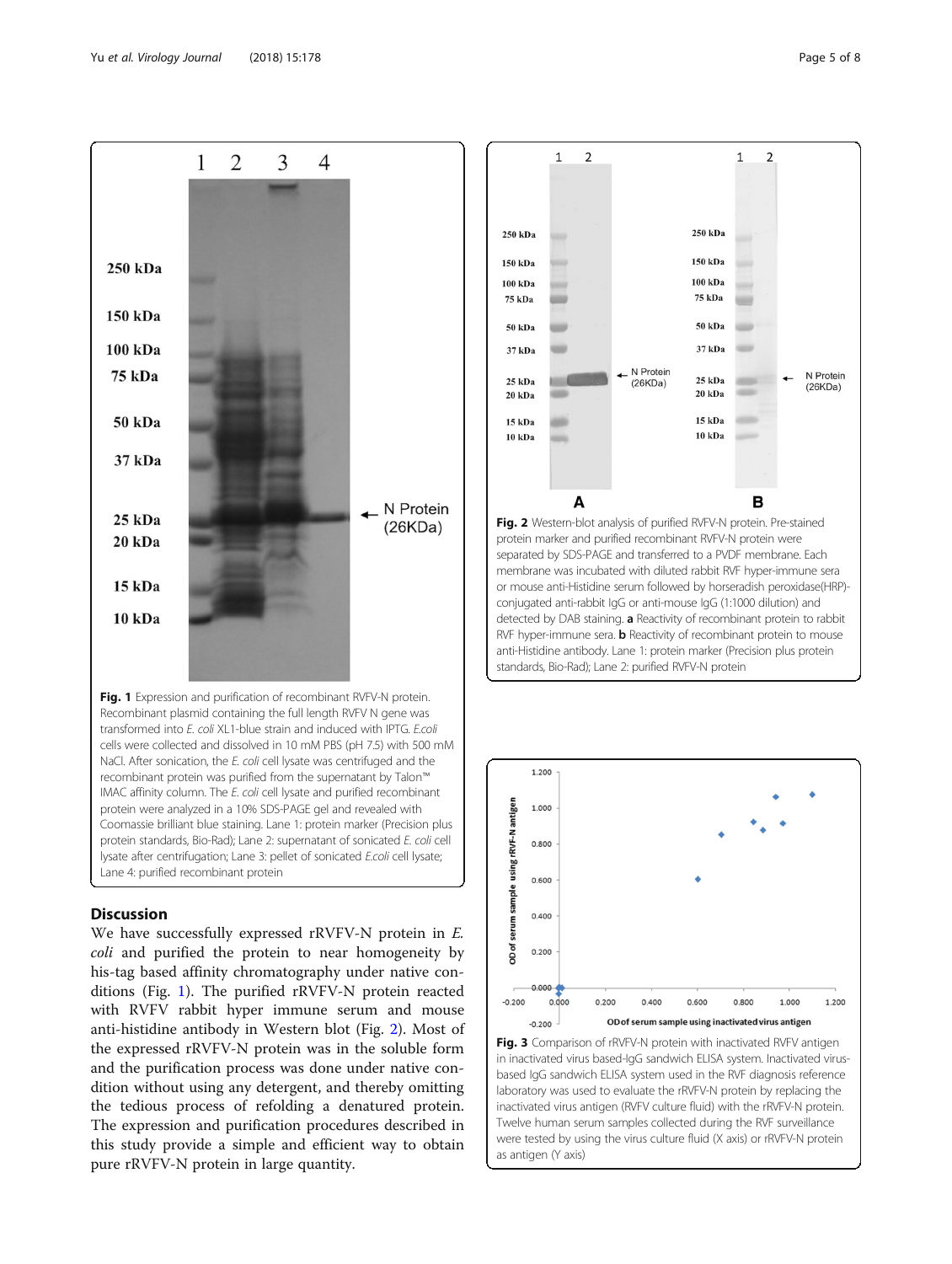<span id="page-5-0"></span>

Recombinant RVFV N protein based ELISA systems have been reported in the diagnosis of RFV infection in humans and animals [[19](#page-7-0)–[24](#page-7-0)]. Fafetine et al., reported indirect IgG and indirect IgM ELISA systems for domestic sheep, goats and cattle [\[19](#page-7-0)] and compared a recombinant N protein based indirect IgG ELISA with an IgG sandwich ELISA using sera collected from small domestic ruminants [[24](#page-7-0)]. Jansen van Vuren et al. reported indirect IgG and indirect IgM ELISA system for humans and sheep using recombinant RVFV N protein as coating antigen [[20](#page-7-0)]. Paweska et al. evaluated recombinant N protein based indirect IgG ELISA for humans and African buffalos [[21,](#page-7-0) [22\]](#page-7-0). Williams et al developed an IgM capture ELISA for domestic animals [\[23](#page-7-0)]. In all these reports, rRVFV-N protein works well as an antigen, proving the usefulness of rRVFV-N protein. But most of the reports have used indirect IgG and IgM

Table 1 Comparison of RVFV-N-based IqG sandwich ELISA with inactivated virus-based IgG sandwich ELISA for human serum

| Inactivated virus-<br>based IgG ELISA | rRVFV-N IgG ELISA               |          | Total                           |
|---------------------------------------|---------------------------------|----------|---------------------------------|
|                                       | Positive                        | Negative |                                 |
| Positive                              |                                 |          | 11                              |
| Negative                              | $\left( \right)$                | 85       | 85                              |
| Total                                 | 11                              | 85       | 96                              |
| Concordance <sup>a</sup> : 100%       | Sensitivity <sup>b</sup> : 100% |          | Specificity <sup>c</sup> : 100% |

<sup>a</sup>(No. of samples positive by both methods + No. of samples negative by both methods)/total number of samples  $\times$  100

 $^{\text{b}}$ True positive/(true positive + false negative)  $\times$  100

 $\text{``True negative/(true negative + false positive)} \times 100$ 

Table 2 Comparison of RVFV-N-based IgM capture ELISA with inactivated virus-based IgM capture ELISA for human serum

| inactivated virus-<br>based IgM ELISA | rRVFV-N IgM ELISA  |          | Total                           |
|---------------------------------------|--------------------|----------|---------------------------------|
|                                       | Positive           | Negative |                                 |
| Positive                              | 42                 |          | 42                              |
| Negative                              | 0                  | 51       | 51                              |
| total                                 | 42                 | 51       | 93                              |
| Concordance <sup>a</sup> : 100%       | Sensitivityb: 100% |          | Specificity <sup>c</sup> : 100% |

<sup>a</sup>(No. of samples positive by both methods + No. of samples negative by both methods)/total number of samples  $\times$  100

 $^{b}$ True positive/(true positive + false negative)  $\times$  100  $c$ True negative/(true negative + false positive)  $\times$  100

ELISA systems where the coating reagent is the assay antigen, which in turn is allowed to react with the test serum supposedly containing the primary antibody followed by an enzyme-labeled secondary antibody. Recombinant RVFV-N protein-based IgG sandwich ELISA and IgM capture ELISA systems for humans have not been reported. Unlike the indirect ELISAs, the IgG sandwich and IgM capture ELISAs have antibodies as coating reagents to capture the assay antigen and the IgM from test sera, respectively. It has been shown in small ruminants that IgG sandwich ELISA is more sensitive than IgG indirect ELISA [\[24\]](#page-7-0). For human diagnosis, indirect IgM ELISA suffers from potential false-positive results because of the existence of rheumatoid factor in some individuals and from false-negative results because of the competition from the IgG antibody  $[29]$  $[29]$ . IgM capture ELISA is recommended for more sensitive and more specific detection.

Our evaluation on the reactivity of the rRVFV-N protein in the inactivated virus-based IgG sandwich ELISA and IgM capture ELISA using 12 human serum samples for each ELISA system showed that among the 12 samples tested for IgG (Fig. [3\)](#page-4-0) and another 12 samples for IgM (Fig. 4), the results using the rRVFV-N protein perfectly matched with those using the inactivated virus antigen. This indicates that N protein is an important immunoreactive component of the RVFV.

Using the rRVFV-N protein, we then developed our own IgG sandwich ELISA and IgM capture ELISA for human serum and compared with the inactivated virus-based ELISA systems. After applying them to 96 healthy human serum samples collected during the RVF surveillance programme in Kenya or to 93 serum samples collected from RVF-suspected patients during the 2006–2007 RVF outbreak, we showed that the rRVFV-N protein-based IgG sandwich ELISA (Table 1) and IgM capture ELISA (Table 2) were in 100% concordance to the inactivated virus-based ELISA systems with a sensitivity and specificity of 100%. These findings clearly demonstrated the usefulness of the rRVFV-N protein-based ELISA systems for reliable clinical diagnosis of RVFV infection in humans.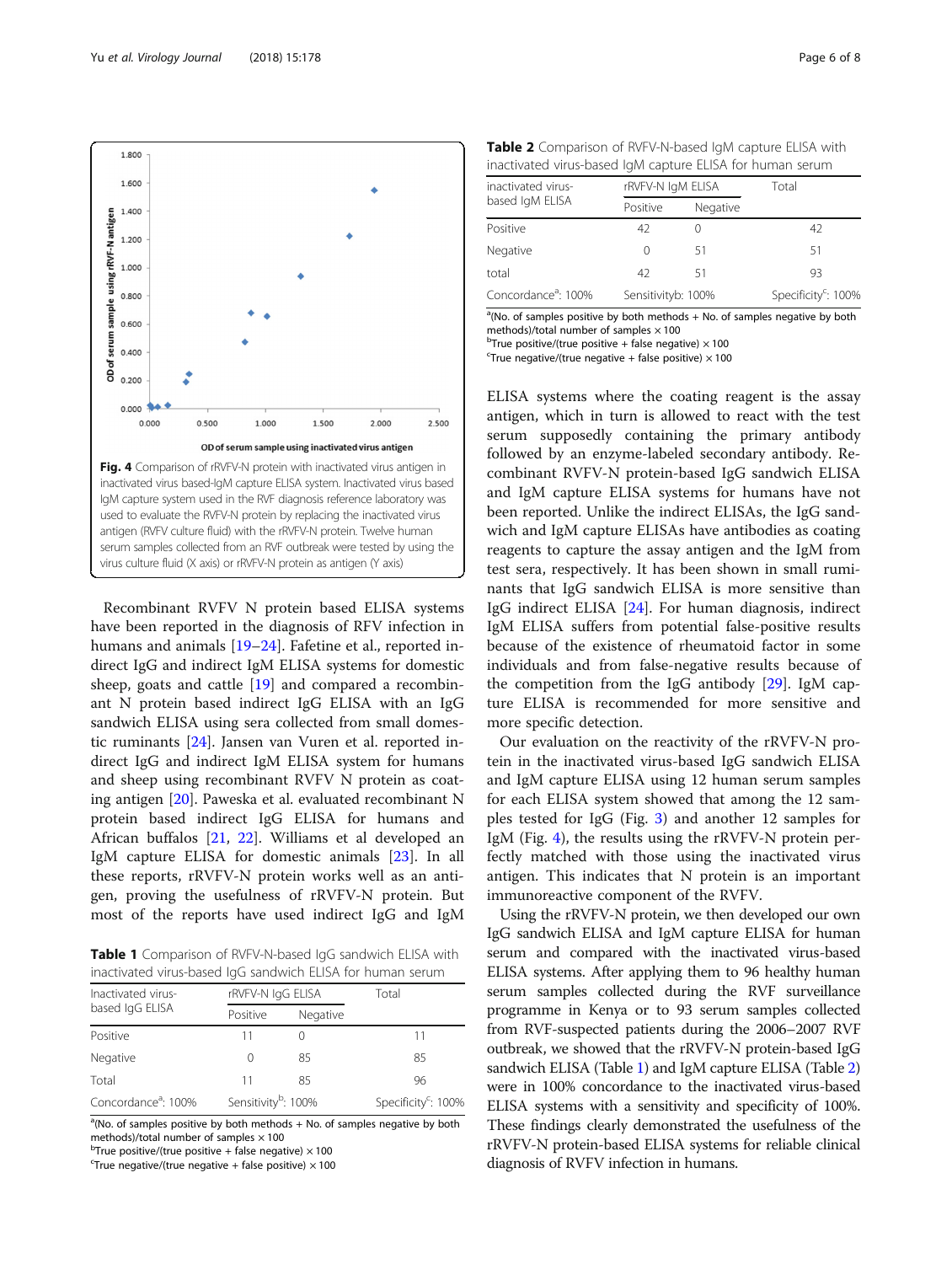<span id="page-6-0"></span>Compared to the inactivated virus based-ELISAs, which were used by most researchers for the RVF diagnosis, the rRVFV-N protein-based ELISAs used in this study offer several distinct advantages such as the elimination of the use of infectious virus in the antigen production, the easier way to standardize the test because variable factors (virus multiplicity of infection, virus strains, cell line, cell condition) associated with the preparation of inactivated virus are no longer present, the short period of time (within 1 week after cloning) and the low costs required for the preparation of the recombinant antigen. It would be especially useful in cases of large-scale epidemiological investigation and for application in developing countries.

#### Conclusions

Recombinant RVFV-N is a safe and affordable antigen for RVF diagnosis. However, the current evaluation used a small number of samples thus, further in-depth validation of the assays are required before these could be used to replace the currently accepted assays based on whole antigen. The newly established rRVFV-N-based IgG sandwich and IgM capture ELISA systems may offer safe and reliable tools for diagnosis of RVFV infection in humans and are especially useful in large-scale epidemiological investigation and for application in developing countries.

#### Abbreviations

DAB: Dimethyl amino benzidine; E. coli: Escherichia coli; ELISA: Enzyme linked immunosorbent assay; ICF: Infected culture fluid; IgG: Immunoglobulin G; IgM: Immunoglobulin M; OD: Optical density; PBS-T: 0.01 M PBS with 0.1% (vol/vol) Tween 20; rRVFV-N: Recombinant RVFV-N; RVF: Rift valley fever; RVFV-N: Rift valley fever virus nucleocapsid

#### Acknowledgements

We thank the staff of Kenya Medical Research Institute for their technical assistance. We also thank the staff and student of the Department of Virology, Institute of Tropical Medicine, Nagasaki University for their support.

#### Funding

This study was supported by Technology Research Partnership for Sustainable Development (SATREPS), Japan; the National Natural Science Foundation of China ((2017) 81760605); Fund of the Science and Technology Department of Gui Zhou Province ((2015)4015, (2017)5781, (2018)5706, (2018)5801, (2018)2785).

#### Availability of data and materials

All relevant information is provided in this current manuscript.

#### Authors' contributions

FY, KM, RS, MM designed the study. FA, SLK, SI, SA, AOK, LU, YZ and FY performed the experiments. FY, RS, YZ, MM and KM analyzed the data. CCB and FY wrote the paper. All authors read and approved the final manuscript.

#### Ethics approval and consent to participate

This research was approved by the Institutional Review Board at the Kenya Medical Research Institute, Kenya (SSC PROTOCOL NO.1698). All experiments were performed in accordance with approved guidelines and regulations.

#### Consent for publication

Not applicable.

#### Competing interests

Authors declare no conflict of interest including any financial, personal or other relationships with other people or organization that could inappropriately influence, or be perceived to influence the work.

#### Publisher's Note

Springer Nature remains neutral with regard to jurisdictional claims in published maps and institutional affiliations.

#### Author details

<sup>1</sup>Guizhou Provincial People's Hospital, Medical College, Guizhou University, No. 83 Zhongshan Dong Road, Guiyang 550002, Guizhou Province, China. <sup>2</sup> Department of Virology, Institute of Tropical Medicine, Nagasaki University, 1-12- 4, Sakamoto, Nagasaki 852-8523, Japan. <sup>3</sup>Kenya Medical Research Institute, Nairobi, Kenya.

# Received: 3 July 2018 Accepted: 28 September 2018

#### References

- 1. Paweska JT. Rift Valley fever. Rev Sci Tech. 2015;34(2):375–89.
- 2. Pépin M, Bouloy M, Bird BH, Kemp A, Paweska JT. Rift Valley fever virus (Bunyaviridae: Phlebovirus): an update on pathogenesis, molecular epidemiology, vectors, diagnostics and prevention. Vet Res. 2010;41:1–40.
- 3. Daubney R, Hudson JR, Garnham PC. Enzootic hepatitis or Rift Valley fever. An undescribed virus disease of sheep, cattle and humans from East Africa. J Pathol Bacteriol. 1931;34:545–79.
- 4. Woods CW, Karpati AM, Grein T, Mc Carthy N, Gaturuku P, Muchiri E, Dunster L, Henderson A, Kahn AS, Swanepoel R, Bonmarin I, Martin L, Mann P, Smoak BL, Ryan M, Ksiazek TG, Arthur RR, Ndikuyeze A, Agata NN, Peters CJ, World Health Organization Hemorrhagic Fever Task Force. An outbreak of Rift Valley fever in northeastern Kenya, 1997– 1998. Emerg Infect Dis. 2002;8:138–44.
- 5. Madani TA, Al-Mazrou YY, Al-Jeffri MH, Mishkhas AA, Al-Rabeah AM, Turkistani AM, Al-Sayed MO, Abodahish AA, Kahn AS, Ksiazek TG, Shobokshi O. Rift Valley fever epidemic in Saudi Arabia: epidemiological, clinical, and laboratory characteristics. Clin Infect Dis. 2003;37:1084–92.
- 6. Abdo-Salem S, Gerbier G, Bonnet P, Al-Qadasi M, Tran A, Thiry E, Al-Eryni G, Roger F. Descriptive and spatial epidemiology of Rift Valley fever outbreak in Yemen 2000–2001. Ann N Y Acad Sci. 2006;1081:240–2.
- 7. Glancey MM, Anyamba A, Linthicum KJ. Epidemiologic and environmental risk factors of Rift Valley fever in Southern Africa from 2008 to 2011. Vector Borne Zoonotic Dis. 2015;(8):502–11.
- 8. Métras R, Baguelin M, Edmunds WJ, Thompson PN, Kemp A, Pfeiffer DU, Collins LM, White RG. Transmission potential of Rift Valley fever virus over the course of the 2010 epidemic in South Africa. Emerg Infect Dis. 2013;19:916–24.
- 9. Nguku PM, Sharif SK, Mutonga D, Amwayi S, Omolo J, Mohammed O, Farnon EC, Gould LH, Lederman E, Rao C, Sang R, Schnabel D, Feikin DR, Hightower A, Njenga MK, Breiman RF. An investigation of a major outbreak of Rift Valley fever in Kenya: 2006-2007. Am J Trop Med Hyg. 2010;83(Suppl 2):5–13.
- 10. Centers for Disease Control and Prevention (CDC). Rift Valley fever outbreak–Kenya, November 2006–January 2007. MMWR Morb Mortal Wkly Rep. 2007;56:73–6.
- 11. Sang R, Kioko E, Lutomiah J, Warigia M, Ochieng C, O'Guinn M, Lee JS, Koka H, Godsey M, Hoel D, Hanafi H, Miller B, Schnabel D, Breiman RF, Richardson J. Rift Valley fever virus epidemic in Kenya, 2006/2007: the entomologic investigations. Am J Trop Med Hyg. 2010;83(Suppl 2):28–37.
- 12. Vapalahti O, Kallio-Kokko H, Narvanen A, Julkunen I, Lundkvist A, Plyusnin A, Lehvaslaiho H, Brummer-Korvenkontio M, Vaheri A, Lankinen H. Human Bcell epitopes of Puumala virus nucleocapsid protein, the major antigen in early serological response. J Med Virol. 1995;46:293–303.
- 13. Magurano F, Nicoletti L. Humoral response in Toscana virus acute neurologic disease investigated by viral-protein-specific immmunoassays. Clin Diag Lab Immunol. 1999;6:55–60.
- 14. Schwarz TF, Gilch S, Pauli C, Jager G. Immunoblot detection of antibodies to Toscana virus. J Med Virol. 1996;49:83–6.
- 15. Paweska JT, Burt FJ, Anthony F, Smith SJ, Grobbelaar AA, Croft JE, Ksiazek TG, Swanepoel R. IgG-sandwich and IgM-capture enzyme-linked